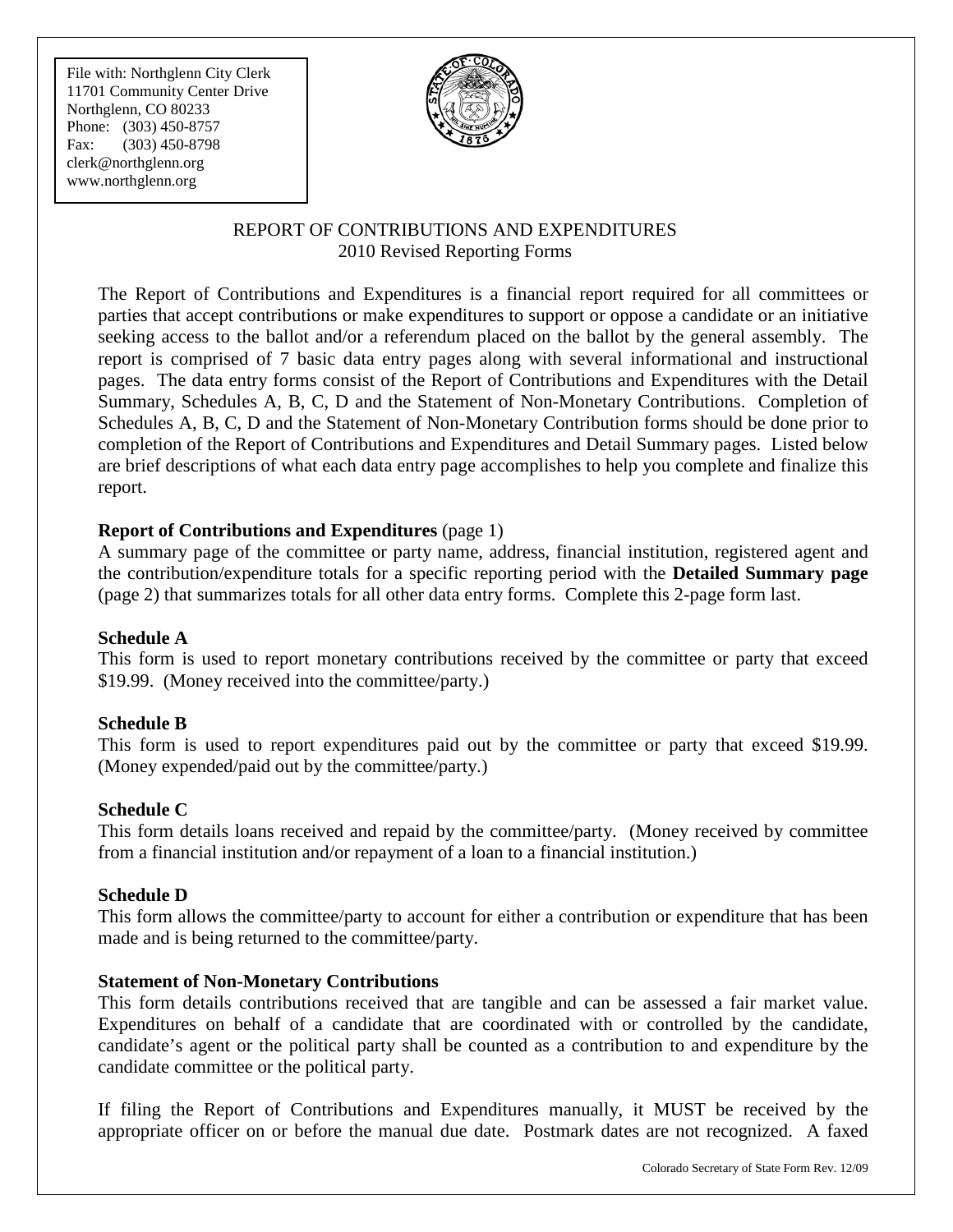report MUST be followed up with the original document within seven calendar days. If you wish to file electronically, please log onto our web site at [www.sos.state.co.us](http://www.sos.state.co.us/) and select Campaign Finance and then select Campaign Finance Filing and Inquiry. Instructions for electronic filing may be found on the Campaign Finance page. The candidate and/or registered agent are responsible for the content and accuracy of the report.

Other items available on the Secretary of State website are: Electronic filing instructions, Campaign and Political Finance forms, filing calendars and the Campaign and Political Finance FAQs (Frequently Asked Questions) fact sheet. Please note the Microsoft excel spreadsheet version of the report is no longer available.

**State and county** committees requiring assistance should contact the Secretary of State's Campaign and Political Finance Support Team at 303-894-2200 ext. 6383. **Municipal** committees should contact their municipal/town clerk for assistance.

Thank you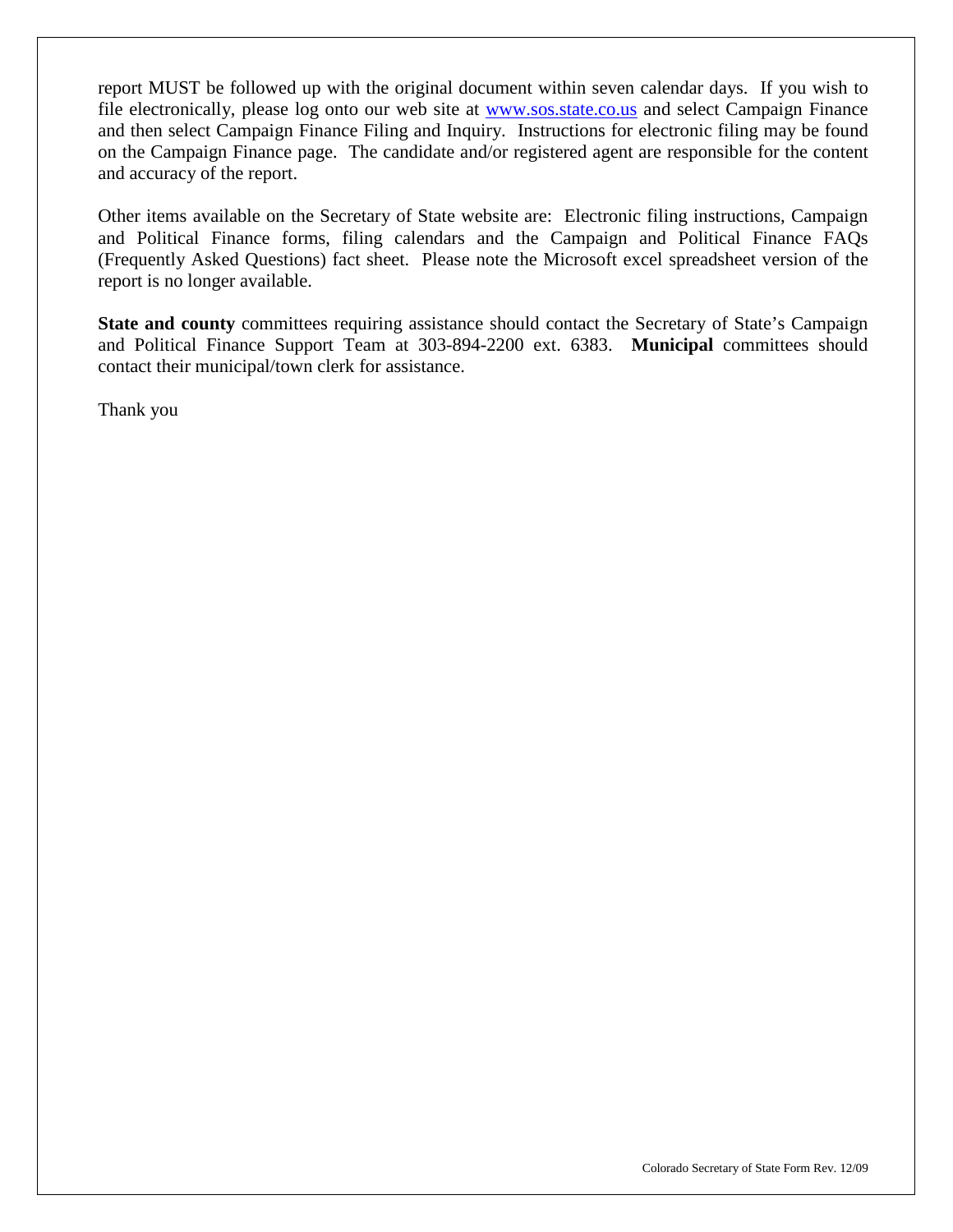#### Instructions for **REPORT OF CONTRIBUTIONS AND EXPENDITURES DETAILED SUMMARY**

| Reference Colorado Revised Statute: | $1-45-108$ , C.R.S.                                                                                                                                         |
|-------------------------------------|-------------------------------------------------------------------------------------------------------------------------------------------------------------|
| Who uses this form?                 | All Committees                                                                                                                                              |
| Purpose of form:                    | This form is used to summarize the information from all other forms.                                                                                        |
| Is this form required?              | <b>Yes</b>                                                                                                                                                  |
| When do I file this form?           | This form must be received by the designated election official on or<br>before the filing due date for the reporting period. Postmarks are not<br>accepted. |

#### COMPLETING THE FORM

This form uses information contained on other forms; all other applicable forms must be completed prior to filing this summary form.

#### STEP 1. Completely fill out the Report of Contributions and Expenditures page until you reach Line 1.

- $\triangleright$  Print or type the full name of the committee
- $\triangleright$  Print or type the address of your committee. Print or type the city, state and zip code of your committee.
- $\triangleright$  Print or type the name of the financial institution where the committee funds are deposited. [1-45- $108(1)(a)(IV)(b)$ , C.R.S.]
- $\triangleright$  Print or type the address of the financial institution including city, state and zip code.
- $\triangleright$  Print or type the Secretary of State-issued committee number. This is the committee ID number that was mailed to you shortly after registering with the Secretary of State. If you registered with an election official other than the Secretary of State, you do not file with the Secretary of State's office.
- $\triangleright$  Determine what type of report is being filed.
	- *Regularly Scheduled Filings* are normal reporting periods as required in 1-45-108 & 1-45-109, C.R.S. (These dates are available through the Campaign and Political Finance manual, your local election official, the calendars provided and the Secretary of State web site [www.sos.state.co.us\)](http://www.sos.state.co.us/)
	- *Amended Filings* are reports that correct a previously filed report.
	- *Termination Reports* are filings that close a committee, indicating the committee is no longer in existence. You **must** report a zero balance on line #5. (Art. XXVIII, Sec. 2(3), 1-45-106, C.R.S., and the *Rules Concerning Campaign and Political Finance 3.3*)
- $\triangleright$  Check ( $\boxtimes$ ) the appropriate box next to the type of report filed. If this report is an *amended filing*, print or type the date of the originally filed report being amended.
- $\triangleright$  Print or type the Reporting Period being covered. (The beginning and ending dates)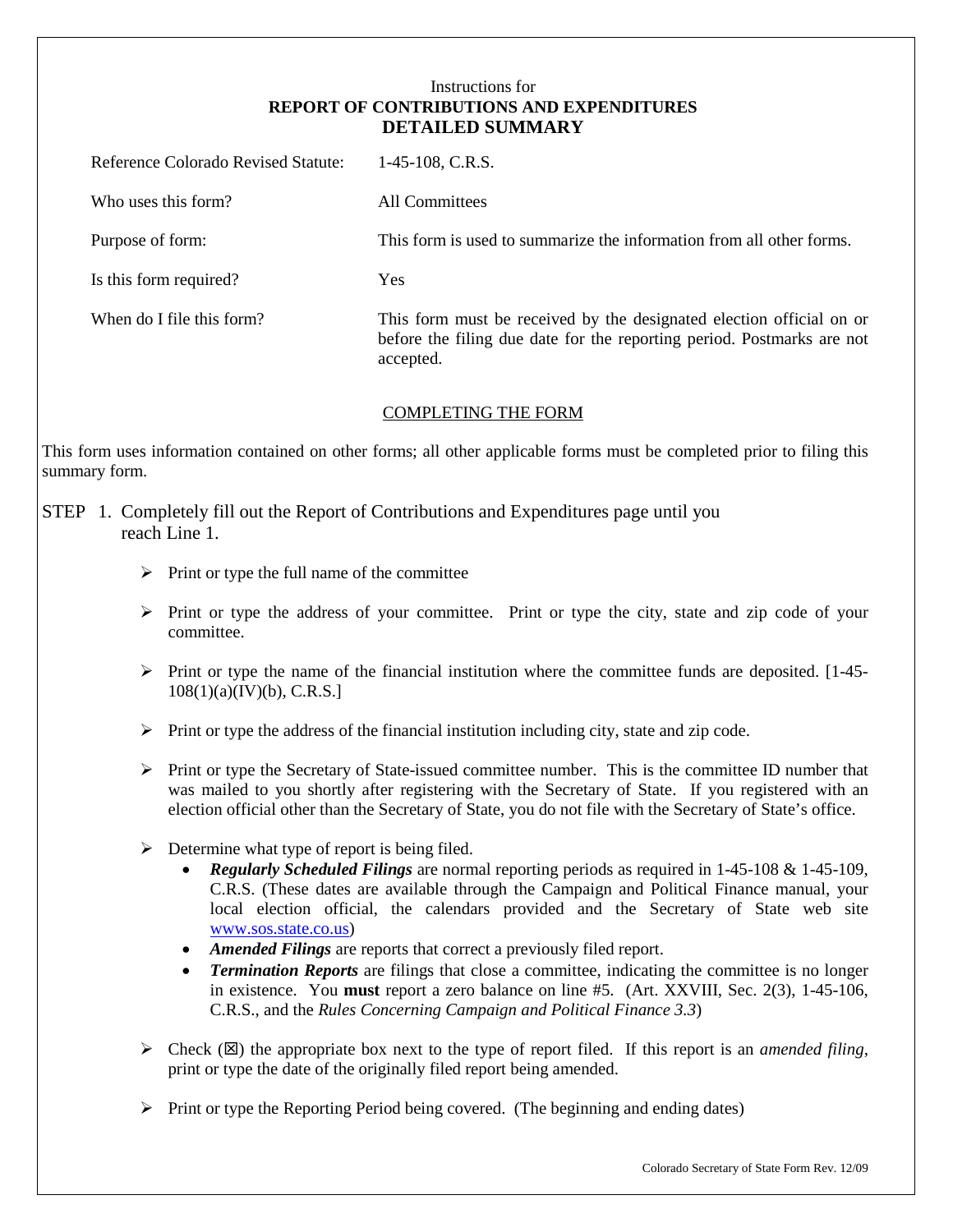$\triangleright$  Print or type the Declared Total Spending Limit if applicable. (Art. XXVIII, Sec. 4)  *This is only for candidates that have accepted the Voluntary Spending limits.*

- STEP 2. Skip Lines 1-5 and the Authorization portion of the Report of Contributions and Expenditures page (page 1) and go to the Detailed Summary page (page 2).
- STEP 3. On the Detail Summary page of the Report of Contributions and Expenditures form completely fill out the header information and lines 6 through 20.
	- $\triangleright$  Line #6 Enter the total amount from Schedule A.
	- $\triangleright$  Line #7 Enter the total amount of contributions received this reporting period that were \$19.99 or less.
	- $\triangleright$  Line #8 Enter the total amount of all loans received this reporting period. (Schedule C)
	- $\triangleright$  Line #9 Enter the total amount of all other receipts. (Example: Interest, Dividends)
	- $\triangleright$  Line #10 Enter the total amount of all expenditures returned or refunded to the committee. (Schedule D - money coming back to the committee).
	- $\triangleright$  Line #11 Enter the sum of Lines #6 **through** #10.
	- $\triangleright$  Line #12 Enter the total amount of all Non-Monetary Contributions from the Statement of Non- Monetary Contributions form.
	- $\triangleright$  Line #13 Enter the sum of Line #11 **and** #12.
	- $\triangleright$  Line #14 Enter the total amount from Schedule B.
	- $\triangleright$  Line #15 Enter the total amount of all Expenditures \$19.99 or less.
	- $\triangleright$  Line #16 Enter the total amount of all loan payments paid this reporting period. (Schedule C)
	- $\triangleright$  Line #17 Enter the total amount of contributions returned to the donor. Example: A contributor exceeded contribution limits and the amount exceeding that limit must be returned. (Schedule D - money going out of the committee).
	- $\triangleright$  Line #18 Enter the total amount of expenditures by a third party that are controlled by or coordinated with a candidate, candidate committee or political party. (Statement of Non-Monetary Contribution form)
	- Line #19 Enter the sum of Lines #14 **through** #17.
	- $\triangleright$  Line #20 Enter the sum of lines #18 **and** #19. [Art. XXVIII, Sec. 5(3)]

#### STEP 4. Return to the Report of Contributions and Expenditures form and complete Lines 1-5.

- $\triangleright$  Line #1 If this is your first Report of Contributions and Expenditures as a committee enter zero (0). If you have previously filed enter the ending balance from line #5 of your most recently filed report.
- $\geq 1$  ine #2 Enter the total amount from Line #11.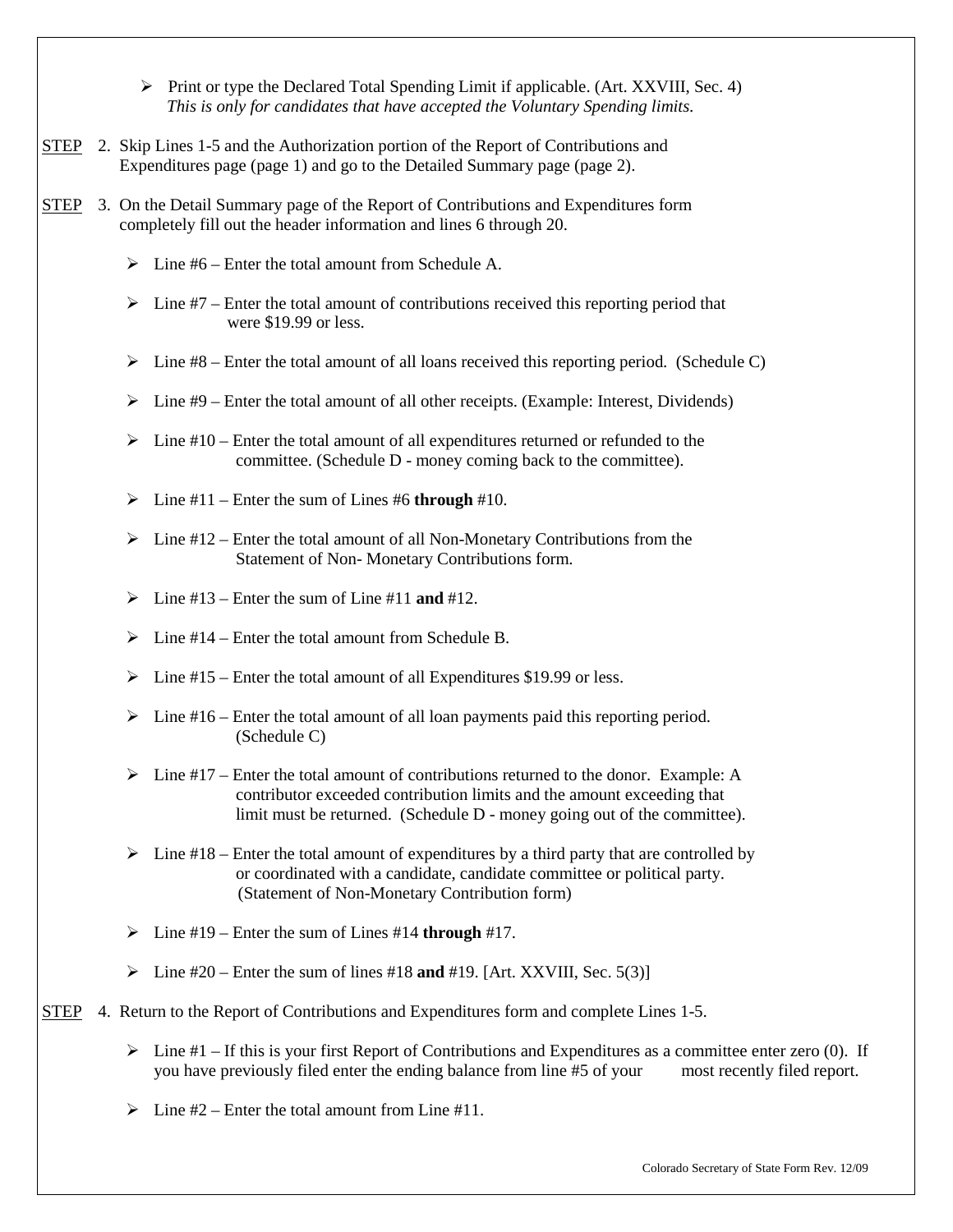- $\triangleright$  Line #3 Enter the sum of Lines #1 **and** #2.
- $\triangleright$  Line #4 Enter the total amount from Line #19.
- Line #5 Enter the difference of Line #3 **minus** Line #4.
- STEP 5. Complete the Authorization portion of the Report of Contributions and Expenditures form by printing the name of the registered agent and then sign and date the report.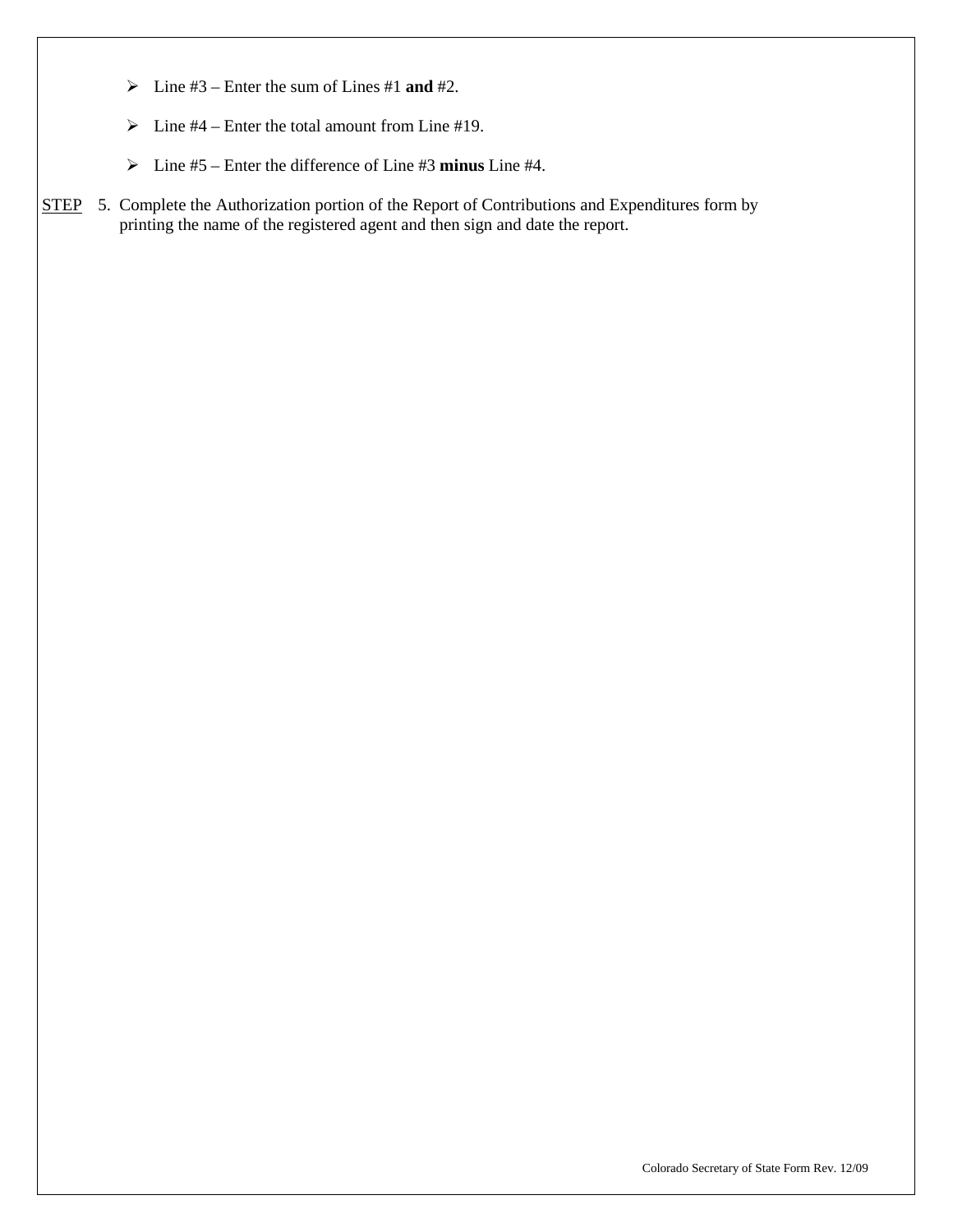

**REPORT OF CONTRIBUTIONS AND EXPENDITURES**

(1-45-108, C.R.S.)

| <b>Full Name of Committee/Person:</b>                                                                                                                                                                                                                                     |                                                                                                                                            |                |                                             |
|---------------------------------------------------------------------------------------------------------------------------------------------------------------------------------------------------------------------------------------------------------------------------|--------------------------------------------------------------------------------------------------------------------------------------------|----------------|---------------------------------------------|
|                                                                                                                                                                                                                                                                           | As Shown On Registration                                                                                                                   |                |                                             |
| <b>Address of Committee/Person:</b>                                                                                                                                                                                                                                       |                                                                                                                                            |                |                                             |
| City, State & Zip Code:                                                                                                                                                                                                                                                   |                                                                                                                                            |                |                                             |
| <b>Committee Type:</b>                                                                                                                                                                                                                                                    |                                                                                                                                            |                |                                             |
| <b>Name and Address of Financial</b>                                                                                                                                                                                                                                      |                                                                                                                                            |                |                                             |
| <b>Institution</b>                                                                                                                                                                                                                                                        |                                                                                                                                            |                |                                             |
|                                                                                                                                                                                                                                                                           | <b>SOS ID NUMBER</b> (state and county committees):                                                                                        |                |                                             |
| <b>Type of Report</b>                                                                                                                                                                                                                                                     |                                                                                                                                            |                |                                             |
| Regularly Scheduled Filing.                                                                                                                                                                                                                                               |                                                                                                                                            |                |                                             |
|                                                                                                                                                                                                                                                                           |                                                                                                                                            |                |                                             |
| Amended Filing. This amends previous report filed on (date)<br>Submit changes or new information ONLY                                                                                                                                                                     |                                                                                                                                            |                |                                             |
|                                                                                                                                                                                                                                                                           | Termination Report. (Termination Reports MUST Have a Monetary Balance of Zero in Line 5)                                                   |                |                                             |
|                                                                                                                                                                                                                                                                           | Check this box if this Report Contains Electioneering Communications Information                                                           |                |                                             |
|                                                                                                                                                                                                                                                                           |                                                                                                                                            |                |                                             |
| <b>Reporting Period Covered:</b>                                                                                                                                                                                                                                          |                                                                                                                                            | <b>Through</b> |                                             |
|                                                                                                                                                                                                                                                                           | Date                                                                                                                                       |                | Date                                        |
| <b>Declared Total Spending (if applicable)</b><br>[Art. XXVIII, Sec. $4(1)$ ]                                                                                                                                                                                             | \$                                                                                                                                         |                |                                             |
|                                                                                                                                                                                                                                                                           |                                                                                                                                            |                |                                             |
|                                                                                                                                                                                                                                                                           |                                                                                                                                            |                | <b>Totals Detailed Summary Page</b>         |
| Funds on Hand at the Beginning of Reporting Period (monetary only)<br>1                                                                                                                                                                                                   |                                                                                                                                            |                | \$                                          |
| $\overline{2}$<br>Total Monetary Contributions (line 11)                                                                                                                                                                                                                  |                                                                                                                                            |                | \$                                          |
| 3<br>Total of Monetary Contributions & Beginning Amount (line 1 + line 2)                                                                                                                                                                                                 |                                                                                                                                            |                | \$                                          |
| Total Monetary Expenditures (line 19)<br>$\overline{4}$<br>Funds on Hand at the End of Reporting Period (monetary) (line 3 – line 4)                                                                                                                                      |                                                                                                                                            |                | \$                                          |
| 5                                                                                                                                                                                                                                                                         |                                                                                                                                            |                | \$                                          |
|                                                                                                                                                                                                                                                                           | The appropriate officer shall impose a penalty of \$50 per day for each day that a report is filed late.<br>[Art. XXVIII Sec. $10(2)(a)$ ] |                |                                             |
| Authorization (Must be completed by either the Registered Agent OR the Candidate): I hereby certify and declare, under                                                                                                                                                    |                                                                                                                                            |                |                                             |
| penalty of perjury, that to the best of my knowledge or belief all contributions received during this reporting period,<br>including any contributions received in the form of membership dues transferred by a membership organization, are from<br>permissible sources. |                                                                                                                                            |                |                                             |
|                                                                                                                                                                                                                                                                           |                                                                                                                                            |                |                                             |
|                                                                                                                                                                                                                                                                           |                                                                                                                                            |                |                                             |
|                                                                                                                                                                                                                                                                           |                                                                                                                                            |                |                                             |
|                                                                                                                                                                                                                                                                           |                                                                                                                                            |                |                                             |
|                                                                                                                                                                                                                                                                           |                                                                                                                                            |                | Colorado Secretary of State Form Rev. 12/09 |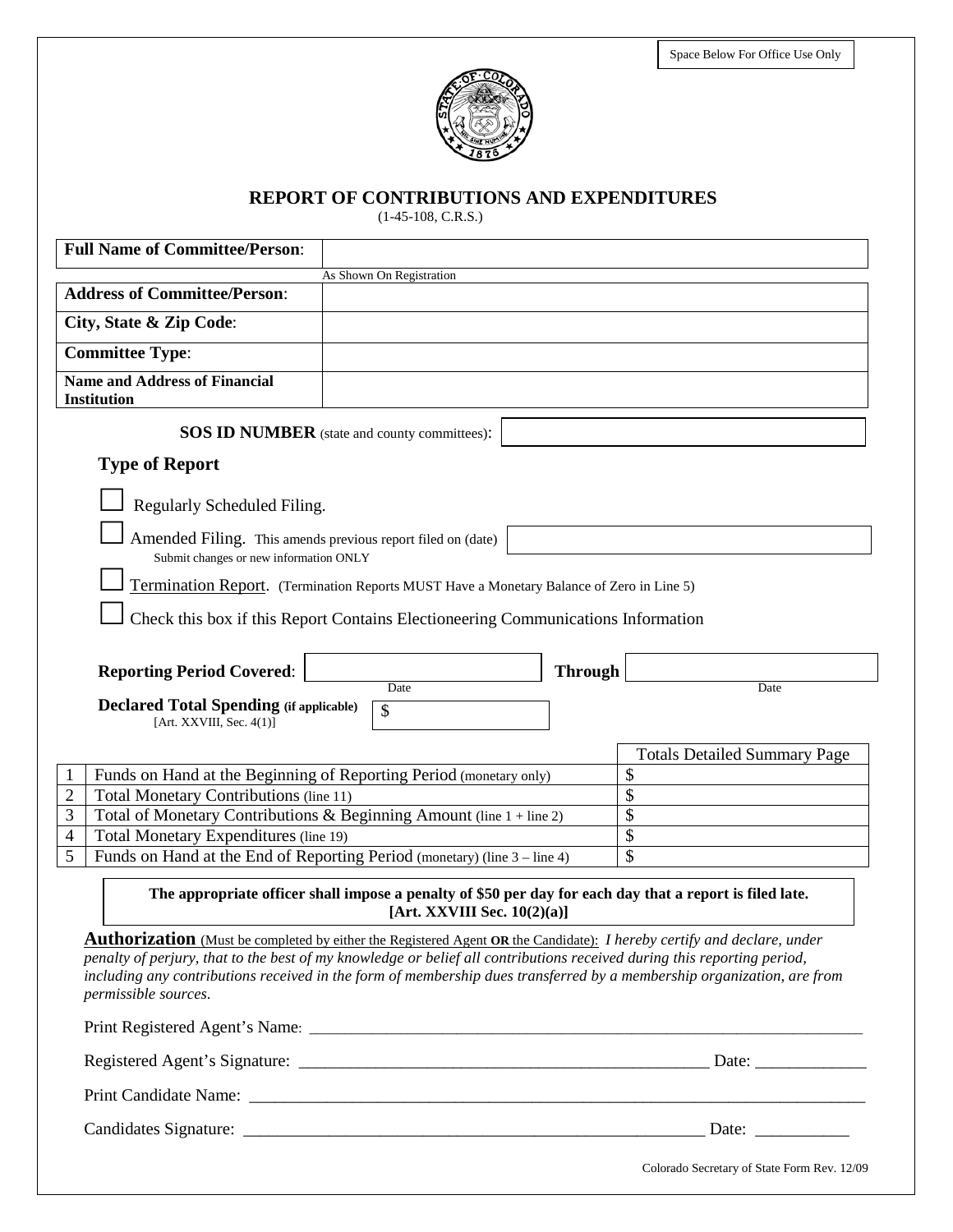#### **DETAILED SUMMARY**

**Full Name of Committee/Person**: \_\_\_\_\_\_\_\_\_\_\_\_\_\_\_\_\_\_\_\_\_\_\_\_\_\_\_\_\_\_\_\_\_\_\_\_\_\_\_\_\_\_\_\_\_\_\_\_\_\_\_\_\_\_\_\_\_\_\_

| <b>Through</b> |
|----------------|

|        | <b>Funds on hand at the beginning of reporting period (Monetary Only)</b>                                      | \$            |
|--------|----------------------------------------------------------------------------------------------------------------|---------------|
| 6      | Itemized Contributions \$20 or More [C.R.S. 1-45-108(1)(a)]<br>(Please list on Schedule "A")                   | \$            |
| $\tau$ | <b>Total of Non-Itemized Contributions</b><br>(Contributions of \$19.99 and Less)                              | \$            |
| 8      | <b>Loans Received</b><br>(Please list on Schedule "C")                                                         | \$            |
| 9      | <b>Total of Other Receipts</b><br>(Interest, Dividends, etc.)                                                  | \$            |
| 10     | <b>Returned Expenditures (from recipient)</b><br>(Please list on Schedule "D")                                 | \$            |
| 11     | <b>Total Monetary Contributions</b><br>(Total of lines 6 through 10)                                           | \$            |
| 12     | <b>Total Non-Monetary Contributions</b><br>(From Statement of Non-Monetary Contributions)                      | \$            |
| 13     | <b>Total Contributions</b><br>$(Line 11 + line 12)$                                                            | \$            |
| 14     | <b>Itemized Expenditures \$20 or More</b> [C.R.S. 1-45-108(1)(a)]<br>(Please list on Schedule "B")             | \$            |
| 15     | <b>Total of Non-Itemized Expenditures</b><br>(Expenditures of \$19.99 or Less)                                 | \$            |
| 16     | <b>Loan Repayments Made</b><br>(Please list on Schedule "C")                                                   | \$            |
| 17     | <b>Returned Contributions (To donor)</b><br>(Please list on Schedule "D")                                      | $\mathcal{S}$ |
| 18     | <b>Total Coordinated Non-Monetary Expenditures</b><br>(Candidate/Candidate Committee & Political Parties only) | \$            |
| 19     | <b>Total Monetary Expenditures</b><br>(Total of lines 14 through 17)                                           | \$            |
| 20     | <b>Total Spending</b><br>(Line $18 + line 19$ )                                                                | \$            |
|        |                                                                                                                |               |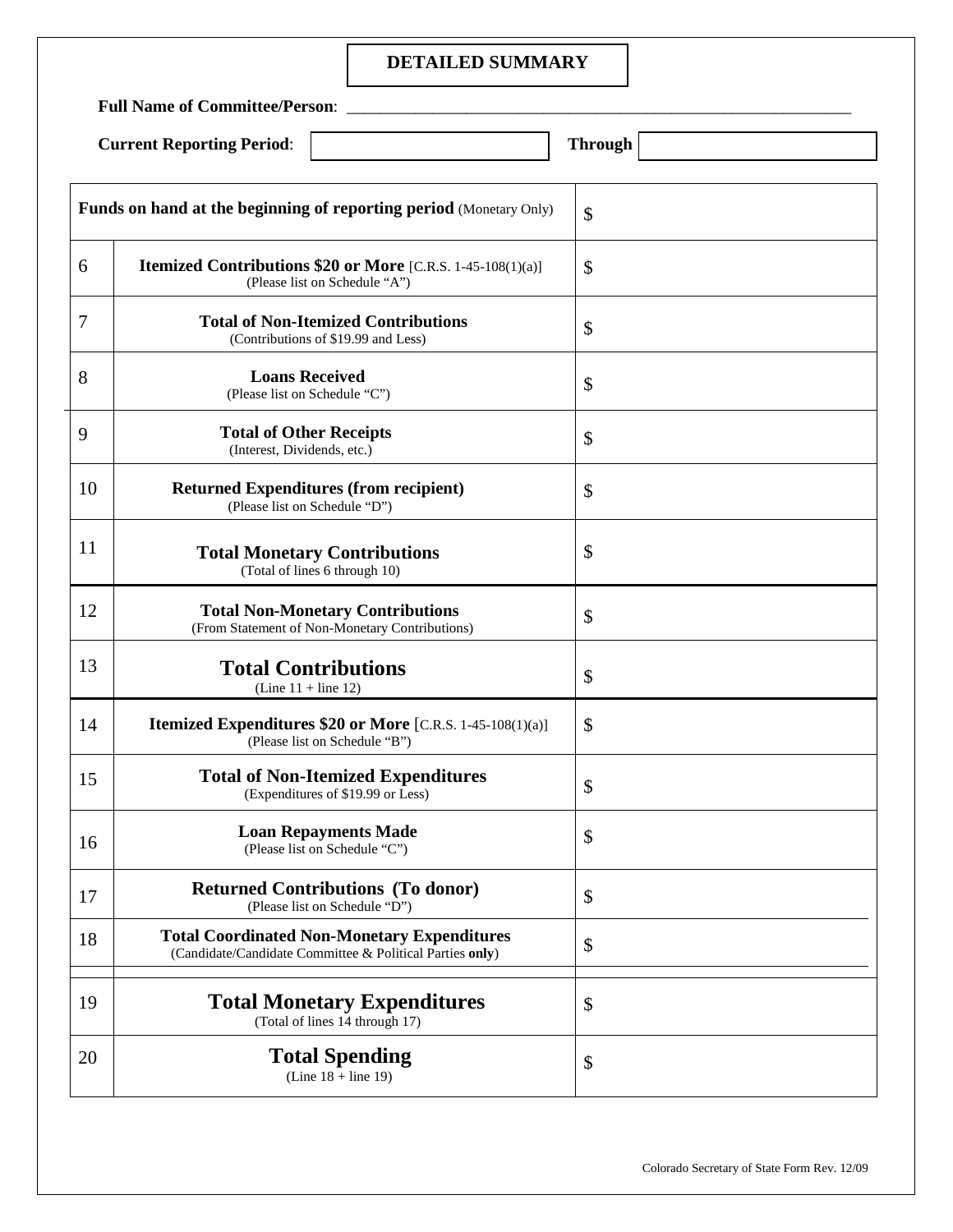# **Schedule A Instructions**

NOTE: In addition to the reporting requirements of 1-45-108, C.R.S., please note provisions for specific Committee type, as follows:

#### **Candidate, Issue, Political Party and Political Committee (PC)**

• Required to disclose occupation **and** employer for all \$100 or more contributions made by natural persons. (Art. XXVIII, Sec. 7)

#### **Small Donor Committee**

• Accepts contributions of no more than \$50 per year, FROM NATURAL PERSONS ONLY. [Art. XXVIII, Sec. 2(14)(a)]

#### **Electioneering Communications Reporting**

- Reporting required by persons spending \$1,000 or more on Electioneering Communications,
- Required to disclose occupation **and** employer for all \$250 or more contributions made by natural persons. (Art. XXVIII, Sec. 6)
- Corporate and Labor Organization funding are prohibited. (Art. XXVIII, Sec. 6)

# **Contribution Limits – State Candidates**

(Art. XXVIII, Sec. 3)

#### Candidates:

- \$525% Primary, \$525% General if nominated to general election ballot Gov\*, Gov/Lt. Gov\*\*, Secretary of State, Attorney General and State Treasurer
- \$200 Primary, \$200 General if nominated to general election ballot State Senate, State House of Representative, State Board of Education, CU Regent, and District Attorney.

Note: Candidates may receive the primary and general election contributions at one time, the contributor must note that the contribution is for both the primary and general election contribution. Candidates must note both contributions on their report. It is preferred that each contribution be given separately; one check written for the primary and one check written for the general, and so noted by the contributor on the check and by the recipient on the report.

#### **Political Committees (State, County, District & Local):**

• **\$525** per House of Representatives Election Cycle

#### **Political Party** (From any person other than Small Donor):

•  $$3,175$  per year no more than  $$2,650$  to state party.

#### **Political Party** (From Small Donor):

• \$15,900% per year no more than \$13,250% to state party.

#### *Prohibitions on next page. Please refer to Article XXVIII, Section 3 of the Colorado Constitution for complete contribution limits and prohibited contributions.*

*\** Primary Election

\*\* General Election

Contribution Limits reflect adjustments made by CPF Rule 12 pursuant to Article XXVIII, Sec. 3(13) of the Colorado Constitution.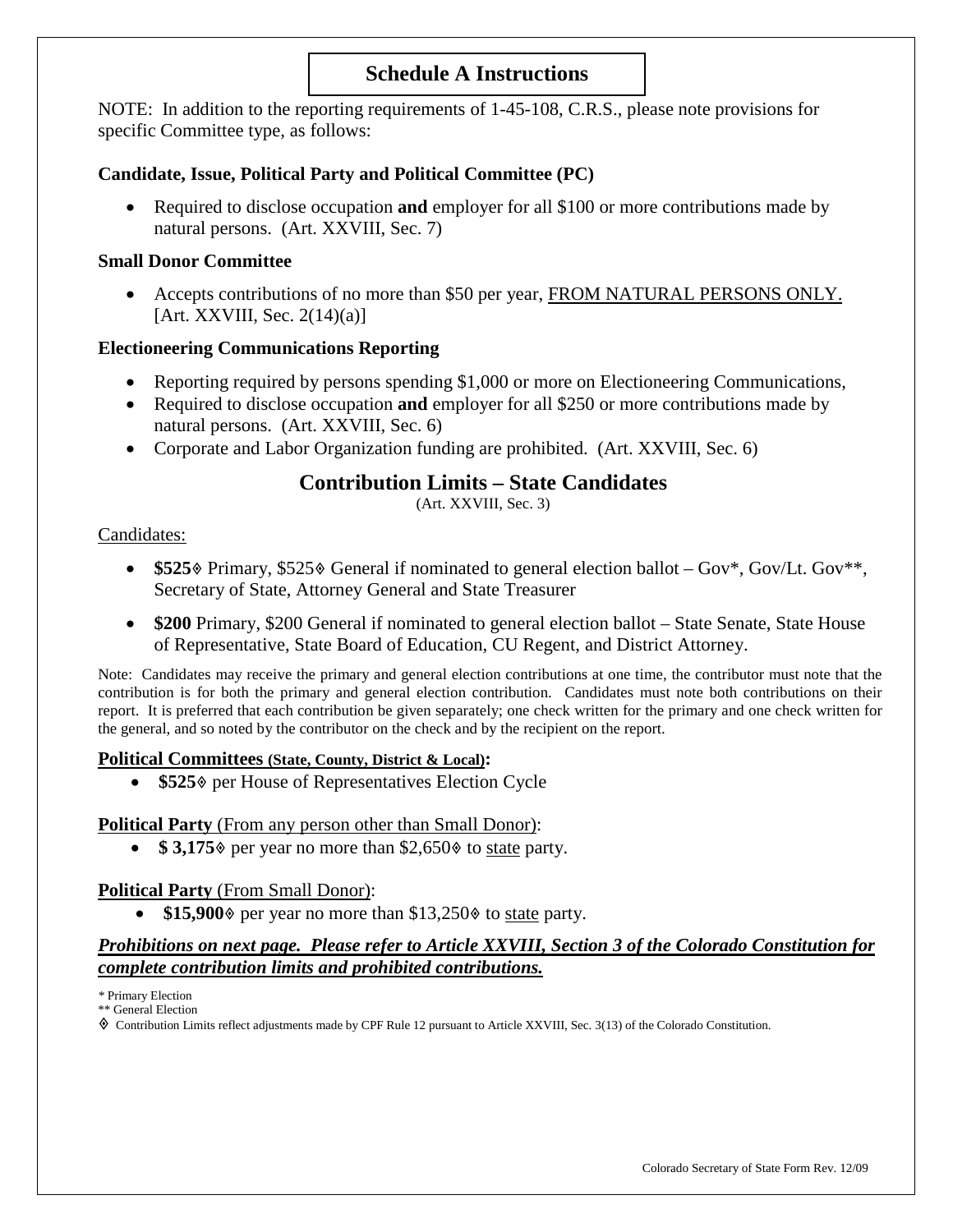# **PROHIBITED CONTRIBUTIONS**

[Art. XXVIII, Sec.3 & C.R.S. 1-45-105.5]

- No candidate's candidate committee shall accept contributions from, or make contributions to, another candidate committee.
- No person shall act as a conduit for a contribution to a candidate committee.
- It shall be unlawful for a corporation or labor organization to make contributions to a candidate committee or a political party, and to make expenditures expressly advocating the election or defeat of a candidate; except that a corporation or labor organization may establish a political committee or small donor committee which may accept contributions or dues from employees, officeholders, shareholders, or members.
- No candidate committee, political committee, small donor committee, or political party shall knowingly accept contributions from:
- Any natural person who is not a citizen of the United States;
- A foreign government; or
- any foreign corporation that does not have the authority to transact business in this state pursuant to article 115 of title 7, C.R.S., or any successor section.
- No candidate committee, political committee, small donor committee, issue committee, or political party shall accept a contribution, or make an expenditure, in currency or coin exceeding one hundred dollars.
- No person shall make a contribution to a candidate committee, issue committee, political committee, small donor committee, or political party with the expectation that some or all of the amounts of such contribution will be reimbursed by another person. No person shall be reimbursed for a contribution made to any candidate committee, issue committee, political committee, small donor committee, or political party, nor shall any person make such reimbursement except as provided in subsection (8) of this section. [Art. XXVIII, Sec. 3(8)]
- Contributions from professional and volunteer lobbyists to any member of or candidate for the general assembly, or the governor or candidate for governor are prohibited during regular legislative session.
- Political Committees may contribute to a legislator during session, unless the political committee employs, retains, engages, or uses, with or without compensation, a professional or volunteer lobbyist.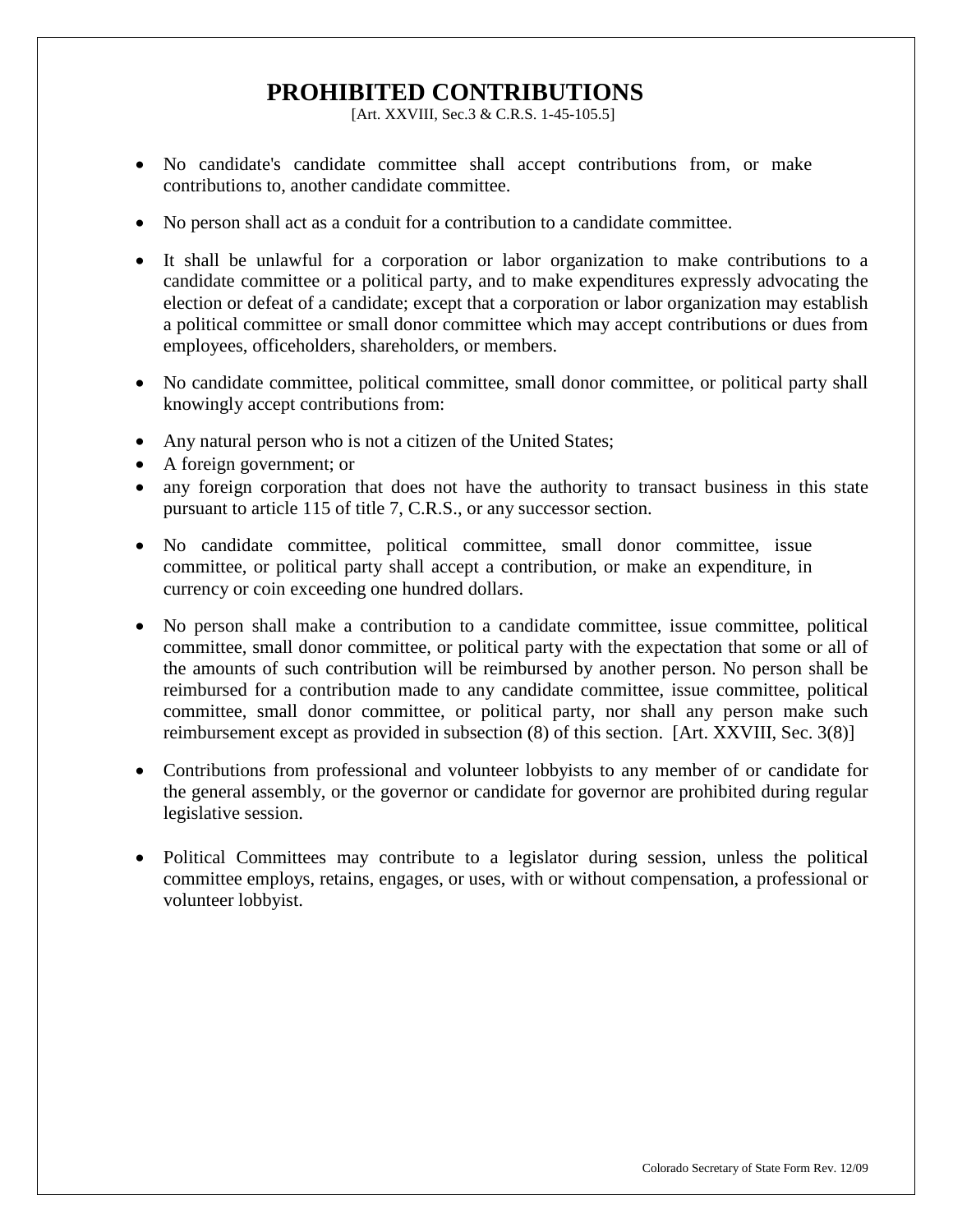# **Schedule A – Itemized Contributions Statement (\$20 or more)** [C.R.S. 1-45-108(1)(a)]

Full Name of Committee/Person:

# **WARNING: Please read the instruction page for Schedule "A" before completing!**

| PLEASE PRINT/TYPE |  |
|-------------------|--|
|-------------------|--|

| 1. Date Accepted                      |                                                                                                                                                                                                                                |
|---------------------------------------|--------------------------------------------------------------------------------------------------------------------------------------------------------------------------------------------------------------------------------|
| Contribution Amt.<br>2.               |                                                                                                                                                                                                                                |
| \$                                    |                                                                                                                                                                                                                                |
| Aggregate Amt. *<br>3.<br>\$          |                                                                                                                                                                                                                                |
| Check box if                          |                                                                                                                                                                                                                                |
| Electioneering<br>Communication       |                                                                                                                                                                                                                                |
| 1. Date Accepted                      |                                                                                                                                                                                                                                |
| Contribution Amt.<br>2.               |                                                                                                                                                                                                                                |
| \$                                    | 6. City/State/Zip: 2008. 2009. 2009. 2010. 2010. 2010. 2010. 2010. 2010. 2010. 2010. 2010. 2010. 2010. 2010. 2010. 2010. 2010. 2010. 2010. 2010. 2010. 2010. 2010. 2010. 2010. 2010. 2010. 2010. 2010. 2010. 2010. 2010. 2010. |
| Aggregate Amt. *<br>3.                |                                                                                                                                                                                                                                |
| \$                                    |                                                                                                                                                                                                                                |
| $\Box$ Check box if<br>Electioneering | 9. Occupation (if applicable, mandatory):                                                                                                                                                                                      |
| Communication                         |                                                                                                                                                                                                                                |
|                                       |                                                                                                                                                                                                                                |
| 1. Date Accepted                      |                                                                                                                                                                                                                                |
| 2.<br>Contribution Amt.               |                                                                                                                                                                                                                                |
| \$                                    |                                                                                                                                                                                                                                |
| 3.<br>Aggregate Amt. *<br>\$          |                                                                                                                                                                                                                                |
| $\mathsf{L}$<br>Check box if          | 8. Employer (if applicable, mandatory):                                                                                                                                                                                        |
| Electioneering<br>Communication       |                                                                                                                                                                                                                                |
| 1. Date Accepted                      |                                                                                                                                                                                                                                |
|                                       |                                                                                                                                                                                                                                |
| Contribution Amt.<br>2.               |                                                                                                                                                                                                                                |
| \$                                    | 6. City/State/Zip:                                                                                                                                                                                                             |
| 3. Aggregate Amt. *<br>\$             |                                                                                                                                                                                                                                |
| $\Box$ Check box if<br>Electioneering | 8. Employer (if applicable, mandatory):                                                                                                                                                                                        |

\* For contribution limits within a committee's election cycle or contribution cycle, please refer to the following Colorado Constitutional cites: Candidate Committee Art. XXVIII, Sec. 2(6); Political Party Art. XXVIII, Sec. 3(3); Political Committee Art. XXVIII, Sec 3(5); Small Donor Committee Art. XXVIII, Sec. 2(14).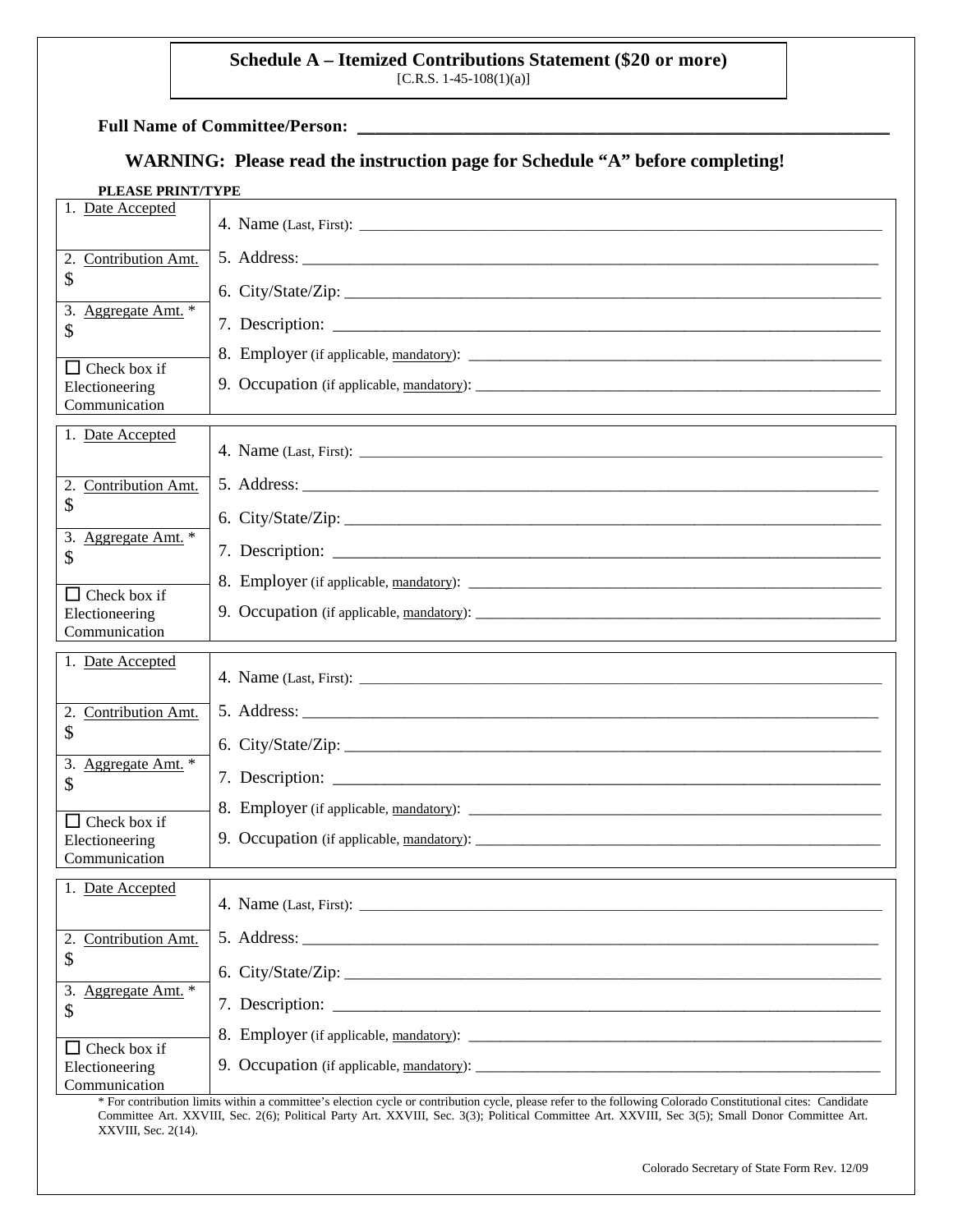## **Schedule B – Itemized Expenditures Statement (\$20 or more)**

 $[1-45-108(1)(a), C.R.S.]$ 

**Full Name of Committee/Person: \_\_\_\_\_\_\_\_\_\_\_\_\_\_\_\_\_\_\_\_\_\_\_\_\_\_\_\_\_\_\_\_\_\_\_\_\_\_\_\_\_\_\_\_\_\_\_\_\_\_\_\_\_\_\_\_\_\_\_\_\_\_\_\_**

| PLEASE PRINT/TYPE                               |                                                  |
|-------------------------------------------------|--------------------------------------------------|
| 1. Date Expended                                |                                                  |
|                                                 |                                                  |
| 2. Amount                                       |                                                  |
| \$                                              |                                                  |
| 3. Recipient is (optional):<br>$\Box$ Committee |                                                  |
| $\Box$ Non-Committee                            |                                                  |
|                                                 | $\Box$ Check box if Electioneering Communication |
| 1. Date Expended                                |                                                  |
| 2. Amount                                       |                                                  |
| \$<br>3. Recipient is (optional):               | 6. City/State/Zip:                               |
| $\Box$ Committee                                |                                                  |
| $\Box$ Non-Committee                            | $\Box$ Check box if Electioneering Communication |
| 1. Date Expended                                |                                                  |
|                                                 |                                                  |
| 2. Amount                                       |                                                  |
| \$<br>3. Recipient is (optional):               |                                                  |
| $\Box$ Committee                                |                                                  |
| $\Box$ Non-Committee                            | $\Box$ Check box if Electioneering Communication |
| 1. Date Expended                                |                                                  |
|                                                 | 4. Name: $\blacksquare$                          |
| 2. Amount                                       |                                                  |
| \$<br>3. Recipient is (optional):               | 6. City/State/Zip:                               |
| $\Box$ Committee                                |                                                  |
| Non-Committee                                   | $\Box$ Check box if Electioneering Communication |
| 1. Date Expended                                |                                                  |
| 2. Amount                                       |                                                  |
| \$                                              |                                                  |
| 3. Recipient is (optional):<br>$\Box$ Committee | 7. Purpose of Expenditure:                       |
| Non-Committee                                   | Check box if Electioneering Communication        |
|                                                 |                                                  |
|                                                 | Colorado Secretary of State Form Rev. 12/09      |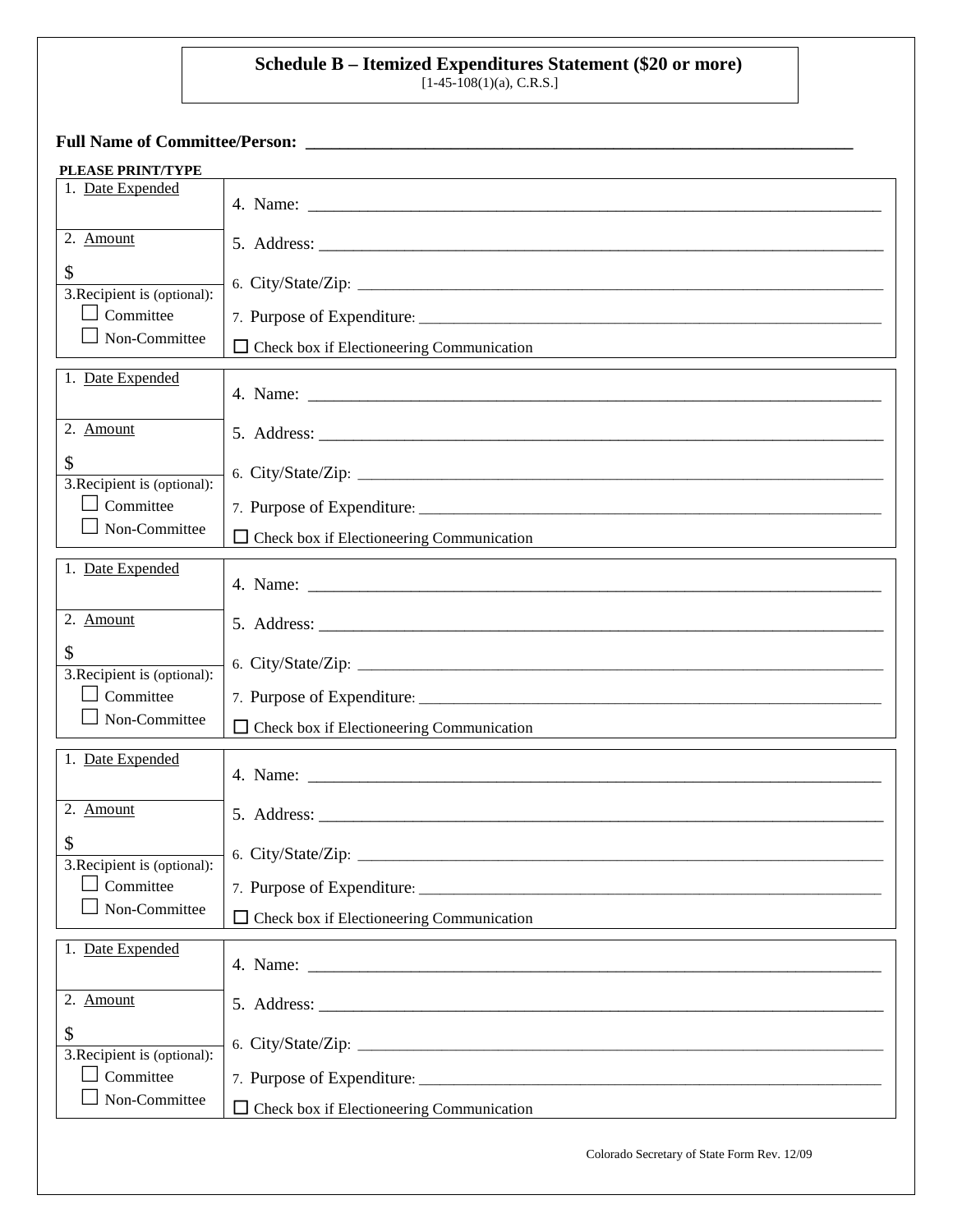#### **Schedule C - Loans**

Full Name of Committee/Person: \_\_\_\_\_\_\_\_\_\_\_\_\_\_\_\_\_\_\_\_\_\_\_\_\_\_\_\_\_\_\_\_\_\_\_\_\_\_\_\_\_\_

#### **LOANS - Loans Owed by the Committee**

(Use a separate schedule for each loan. This form is for line item 8 and 16 of the Detailed Summary Report.) [No information copied from such reports shall be sold or used by any person for the purpose of soliciting contributions or for any commercial purpose. [Art. XXVIII, Sec. 9(e)] Notwithstanding any other section of this article to the contrary, a candidate's candidate committee may receive a loan from a financial institution organized under state or federal law if the loan bears the usual and customary interest rate, is made on a basis that assures repayment, is evidenced by a written instrument, and is subject to a due date or amortization schedule [Art. XXVIII, Sec. 3(8)]

#### **LOAN SOURCE**

| Loan Amount Received This Reporting Period: \$                           | Total of All Loans This Reporting<br>Period: $\$\$<br>(Place on line 8 of Detailed Summary Report) |
|--------------------------------------------------------------------------|----------------------------------------------------------------------------------------------------|
| Principal Amount Paid This Reporting Period: \$                          |                                                                                                    |
| Interest Amount Paid This Reporting Period: \$                           |                                                                                                    |
| (Amount Repaid is sum of Principal & Interest entered on Detail Summary) | Total Repayments Made: \$<br>(Sum of Schedule C pages, Place on line 16 of<br>Detailed Summary)    |
| Outstanding Balance: \$                                                  |                                                                                                    |
| <b>TERMS OF LOAN:</b>                                                    |                                                                                                    |

Date Loan Received Due Date for Final Payment

#### **LIST ALL ENDORSERS OR GUARANTORS OF THIS LOAN**

| <b>Full Name</b> | Address, City, State, Zip | <b>Amount Guaranteed</b> |
|------------------|---------------------------|--------------------------|
|                  |                           |                          |
|                  |                           |                          |
|                  |                           |                          |
|                  |                           |                          |
|                  |                           |                          |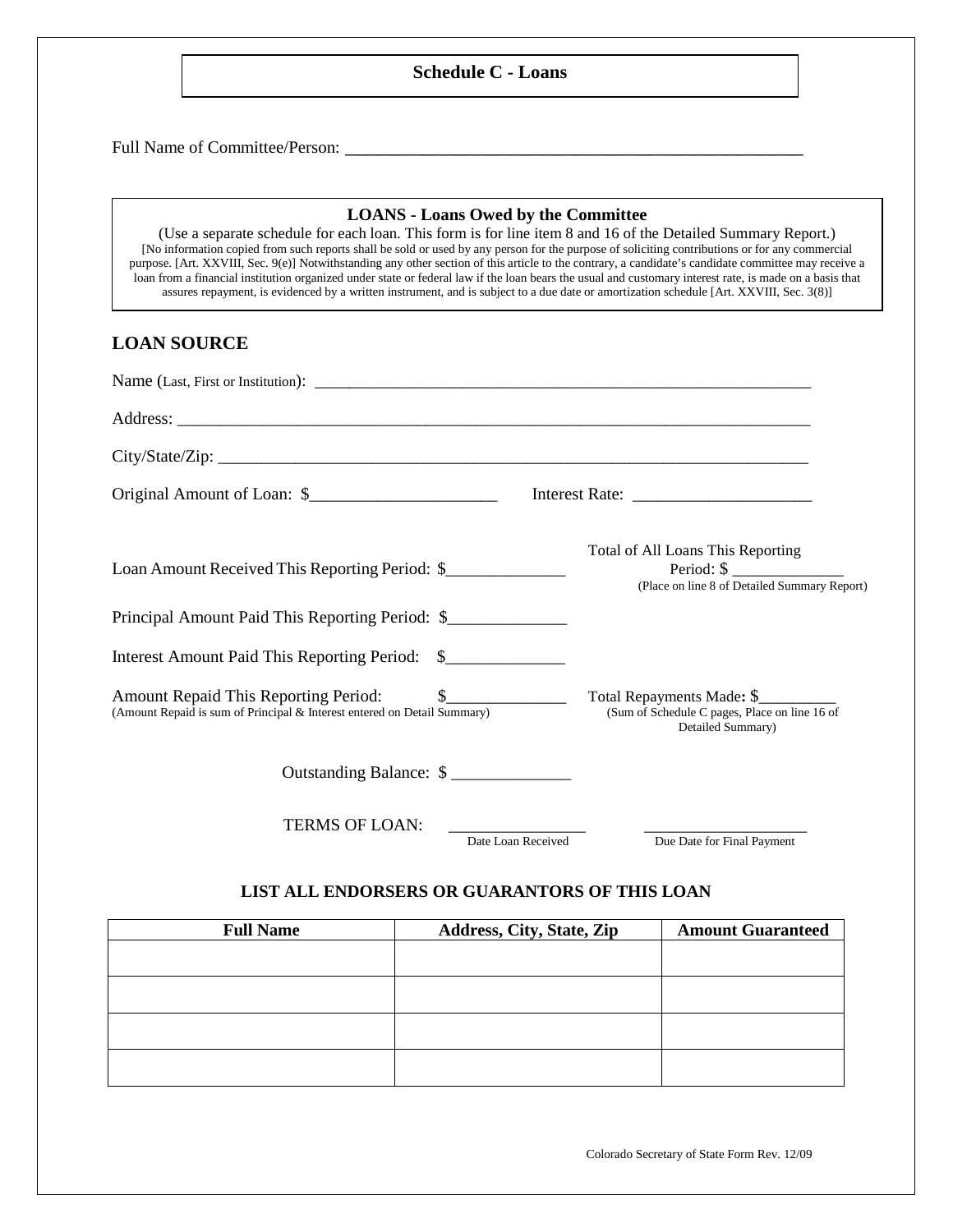### **Schedule D – Returned Contributions & Expenditures**

**Full Name of Committee/Person:** \_\_\_\_\_\_\_\_\_\_\_\_\_\_\_\_\_\_\_\_\_\_\_\_\_\_\_\_\_\_\_\_\_\_\_\_\_\_\_\_\_\_\_\_\_\_\_\_\_\_\_\_\_\_\_\_\_\_

#### **Returned Contributions**

(*Previously reported on Schedule A – Contributions accepted and then returned to donors*)

| <b>PLEASE PRINT/TYPE</b> |  |
|--------------------------|--|
| 1. Date Accepted         |  |
| 2. Date Returned         |  |
| 3. Amount                |  |
| \$                       |  |
|                          |  |
| 1. Date Accepted         |  |
| 2. Date Returned         |  |
| 3. Amount                |  |
| \$                       |  |

### **Returned Expenditures**

*(Previously reported on Schedule B – Expenditures returned or refunded to the committee)*

| <b>PLEASE PRINT/TYPE</b>  |                    |
|---------------------------|--------------------|
| 1. Date Expended          |                    |
| 2. Date Returned          |                    |
| 3. Amount                 | 6. City/State/Zip: |
| $\boldsymbol{\mathsf{S}}$ |                    |
|                           |                    |
| 1. Date Expended          |                    |
| 2. Date Returned          |                    |
| 3. Amount                 |                    |
| \$                        |                    |

Colorado Secretary of State Form Rev. 12/09